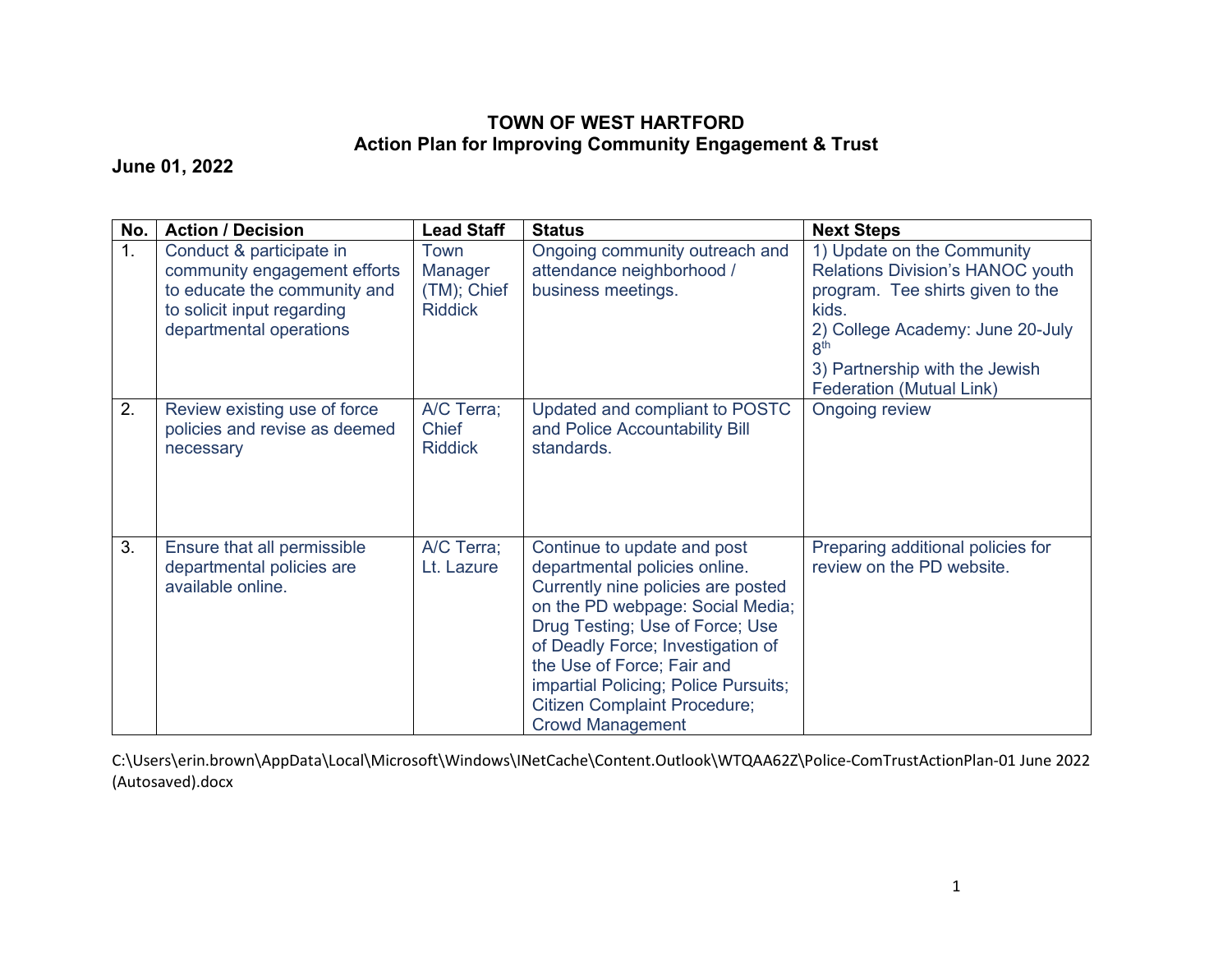| 4.             | Achieve state accreditation                                                                                                                                                                                                              | Lt. Moffo                                                                                      | Onsite inspections and policy<br>reviews were conducted and the<br><b>WHPD Tier 1 accreditation</b><br>application was submitted to<br>POSTC.                          | Waiting for POSTC approval during<br>the next full board meeting.                                                      |
|----------------|------------------------------------------------------------------------------------------------------------------------------------------------------------------------------------------------------------------------------------------|------------------------------------------------------------------------------------------------|------------------------------------------------------------------------------------------------------------------------------------------------------------------------|------------------------------------------------------------------------------------------------------------------------|
| 5.             | Provide assistance and<br>necessary information to the<br><b>Citizen Police Review Board</b><br>(CPRB).                                                                                                                                  | TM; A/C<br>Riccobon:<br>A/C Terra;<br>Corporation<br>Counsel                                   | Police "ride alongs" were<br>completed for almost all CPRB.<br>Three internal affairs reports were<br>submitted to the CPRB and the<br>police findings were sustained. | CPRB members participation in<br>scenario based simulator training.<br>Working on logistical and<br>scheduling issues. |
| 6.             | <b>Body Cameras</b>                                                                                                                                                                                                                      | <b>Information</b><br>and<br>Technology;<br>Amanda<br>Martin; A/C<br><b>Terra</b>              | Axon Body cameras were<br>purchased and police personnel<br>have been trained. All personnel<br>are utilizing body cams.                                               | Replacement of the Watch Guard<br>in-car dashcams with Axon<br>products. Installation begins on<br>June 1, 2022.       |
| 7 <sub>1</sub> | Review equipment acquired<br>through 1033 program and<br>recommend policy changes as<br>deemed necessary                                                                                                                                 | A/C Terra;<br>A/C<br>Riccobon                                                                  | All required equipment was<br>returned to the military.                                                                                                                | N/A                                                                                                                    |
| 8.             | Review police department's<br>responsibilities related to<br>human services to determine if<br>some duties should be<br>assigned to other municipal<br>departments or agencies.<br>Develop opportunities to<br>expand community policing | Lt.<br>Vafiades;<br>Asst. Chief<br>Riccobon;<br><b>Astrid</b><br>Calderon;<br>Social<br>Worker | Samantha has been issued a<br>police radio to respond to calls;<br>access to NexGen RMS; and self-<br>initiates follow-ups.                                            | Continued implementation and<br>evaluation.                                                                            |